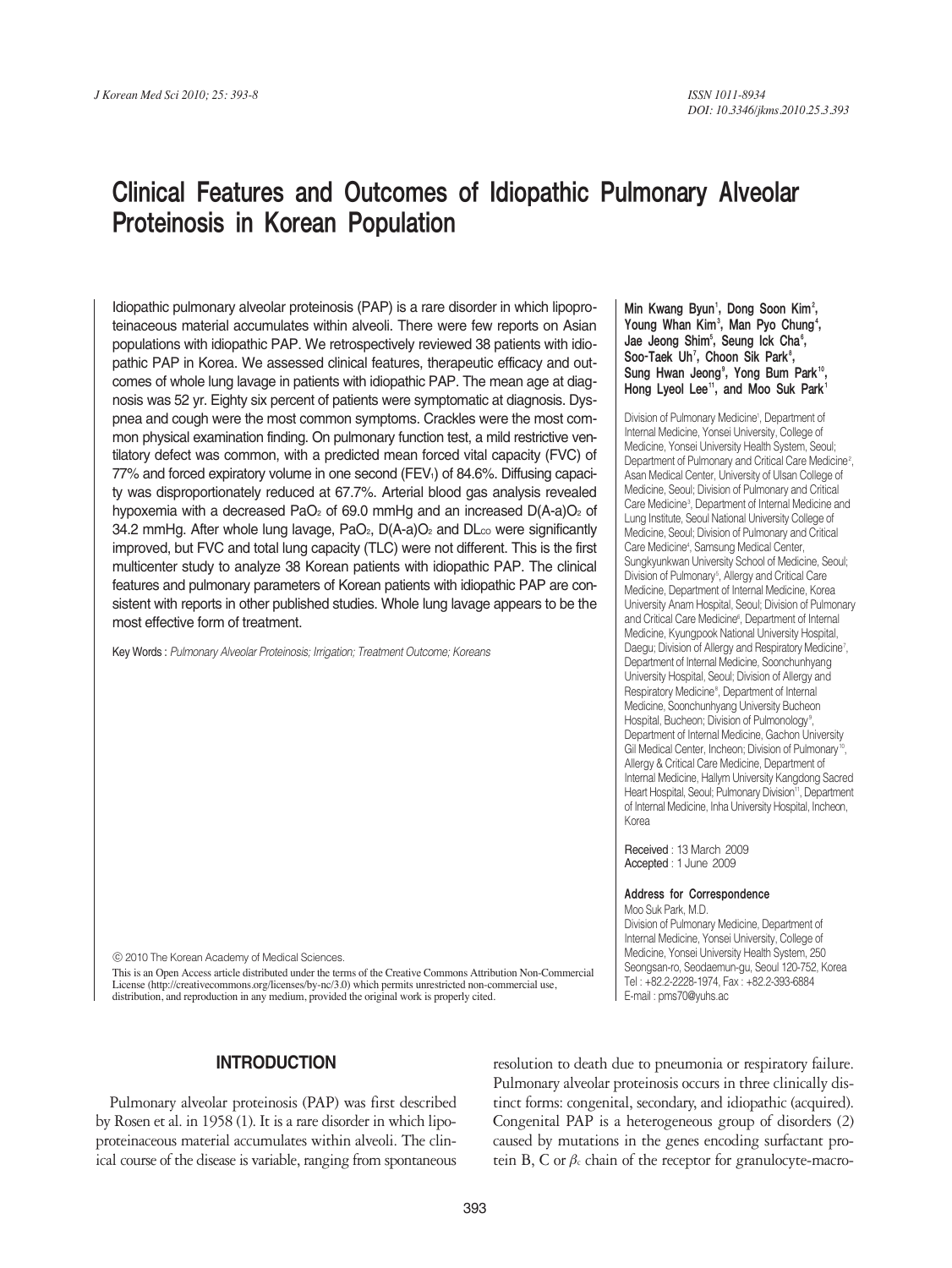phage colony stimulating factor (GM-CSF) (3, 4). Secondary PAP occurs as a consequence of any one of a heterogeneous group of underlying clinical conditions (hematologic cancers, pharmacologic immunosuppression, inhalation of inorganic dust or toxic fumes, and certain infections) that impair alveolar macrophage function, resulting in surfactant accumulation (5). Idiopathic (acquired) PAP is a disorder of unknown etiology that is thought to represent approximately 90% of PAP cases. The prevalence of idiopathic pulmonary alveolar proteinosis has been estimated to be 0.37 per 100,000 persons (6-9). The median age at the time of diagnosis is 39 yr; most patients are men, and 72% have a history of smoking (10). Idiopathic pulmonary alveolar proteinosis is an enigmatic and fascinating disorder (1). Recent observations in transgenic mice and humans, however, have provided important clues about its pathogenesis. The first real clue was provided by the discovery that mice deficient in GM-CSF develop a lung phenotype that is biochemically, histologically, physiologically, and ultrastructurally indistinguishable from idiopathic PAP (11, 12).

The observation of PAP in GM-CSF-deficient mice was quickly followed by the evaluation of GM-CSF therapy, first in a single patient and then in several small series of patients (13-16). GM-CSF deficiency has not been reported in humans (17, 18). However, a second vital pathogenic clue was the observation that primary PAP is specifically and strongly associated with very high levels of GM-CSF autoantibodies (19).

So far, most reports have focused on PAP patients from western countries, but reports on Asian populations are extremely rare, with only one report based on a Japanese population (20). The first case in Korea was reported in 1987 (21) and Kim and colleagues reviewed twelve cases in 1999 (22).

Table 1. Demographic and clinical features upon diagnosis of idiopathic pulmonary alveolar proteinosis in Korean patients

| Parameters                                | No. | Mean $\pm$ SD   | Range        |
|-------------------------------------------|-----|-----------------|--------------|
| Age(yr)                                   | 38  | $51.6 \pm 12.8$ | 15-81        |
| Male $(\%)$                               | 24  | 63.2%           |              |
| WBC ( $\times$ 10 <sup>3</sup> / $\mu$ L) | 37  | $6.7 \pm 2.2$   | $3.5 - 13.9$ |
| $Hb$ ( $q/dL$ )                           | 37  | $14.2 \pm 2.3$  | 8.8-19.7     |
| LDH (IU/L)                                | 21  | $455 \pm 183$   | 153-834      |
| CEA (ng/mL)                               | 11  | $6.8 \pm 6.8$   | $1.8 - 25.6$ |
| $PaO2$ (mmHg)                             | 31  | $69.0 \pm 14.2$ | 39.7-93.7    |
| $D(A-a)O2$ (mmHg)                         | 28  | $34.2 \pm 15.9$ | 6.8-67.4     |
| $FEV1$ (% pred)                           | 32  | $84.6 \pm 20.8$ | $30 - 119$   |
| FVC (% pred                               | 32  | $77.3 \pm 17.7$ | 45-107       |
| TLC (% pred)                              | 25  | $81.9 \pm 16.0$ | $46 - 110$   |
| $D\nCo$ (% pred)                          | 28  | $67.7 \pm 31.6$ | 17-131       |
|                                           |     |                 |              |

WBC, white blood cell; Hb, hemoglobin; LDH, lactate dehydrogenase; CEA, carcinoembryogenic antigen; PaO<sub>2</sub>, partial pressure of oxygen in arterial blood; D(A-a)O<sub>2</sub>, alveolar-arterial O<sub>2</sub> gradient; FEV<sub>1</sub>, forced expiratory volume in one second; FVC, forced vital capacity; TLC, total lung capacity; DLCO, diffusing capacity of the lung for carbon monoxide. \*Some patients presented with more than one symptom.

We reviewed the clinical features, treatment outcomes, and prognosis of patients with idiopathic PAP in Korea.

### **MATERIALS AND METHODS**

We retrospectively reviewed patients with idiopathic PAP that were diagnosed between 1993 and 2007. The data were collected from 10 clinical research centers in Korea (College of Medicine in University of Ulsan, Seoul National University, Yonsei University, Sungkyunkwan University, Korea University, Kyungpook National University, Soonchunhyang University, Gachon University, Hallym University, and Inha University). Patients with PAP were identified by review of the Korean Interstitial Lung Disease Study Group. The medical records of eligible patients were reviewed by one investigator of each institution, and data were extracted using a standard data collection instrument. The diagnosis of PAP was confirmed by a physician diagnosis and pathologic specimens were obtained by video-assisted thoracoscopic surgery or transbronchial lung biopsy with bronchoalveolar lavage (BAL). The symptoms and signs present at the initial assessment at each institution were used as data. We contacted patients by telephone to ascertain follow-up information and outcomes. Arterial blood gas analysis, spirometry, and lung volume measurements were estimated at diagnosis and if possible, estimated again after whole lung lavage. We assessed the efficacy of whole lung lavage based on these parameters.

#### **RESULTS**

We identified 38 patients (24 males and 14 females) with PAP. The mean age at diagnosis was 52 yr (Table 1). There were no cases of PAP due to occupational exposure.

Eighty six percent of patients were symptomatic at diagnosis and the most common symptom at presentation was dyspnea, and followed by cough (Table 2). The most prominent finding on physical examination was crackles in 50% of patients, with cyanosis present in one patient. The chest radiographs for all but one patient showed bilateral air-space

Table 2. Symptoms of Korean patients with idiopathic pulmonary alveolar proteinosis at presentation

| Symptoms        | No. | %              |
|-----------------|-----|----------------|
| Dyspnea         | 25  | 50             |
| Cough           | 12  | 24             |
| Sputum          | 5   | 10             |
| Fatigue         |     | $\mathfrak{D}$ |
| Chest pain      |     | 2              |
| Epigastric pain |     | 2              |
| Asymptomatic    | 5   | 10             |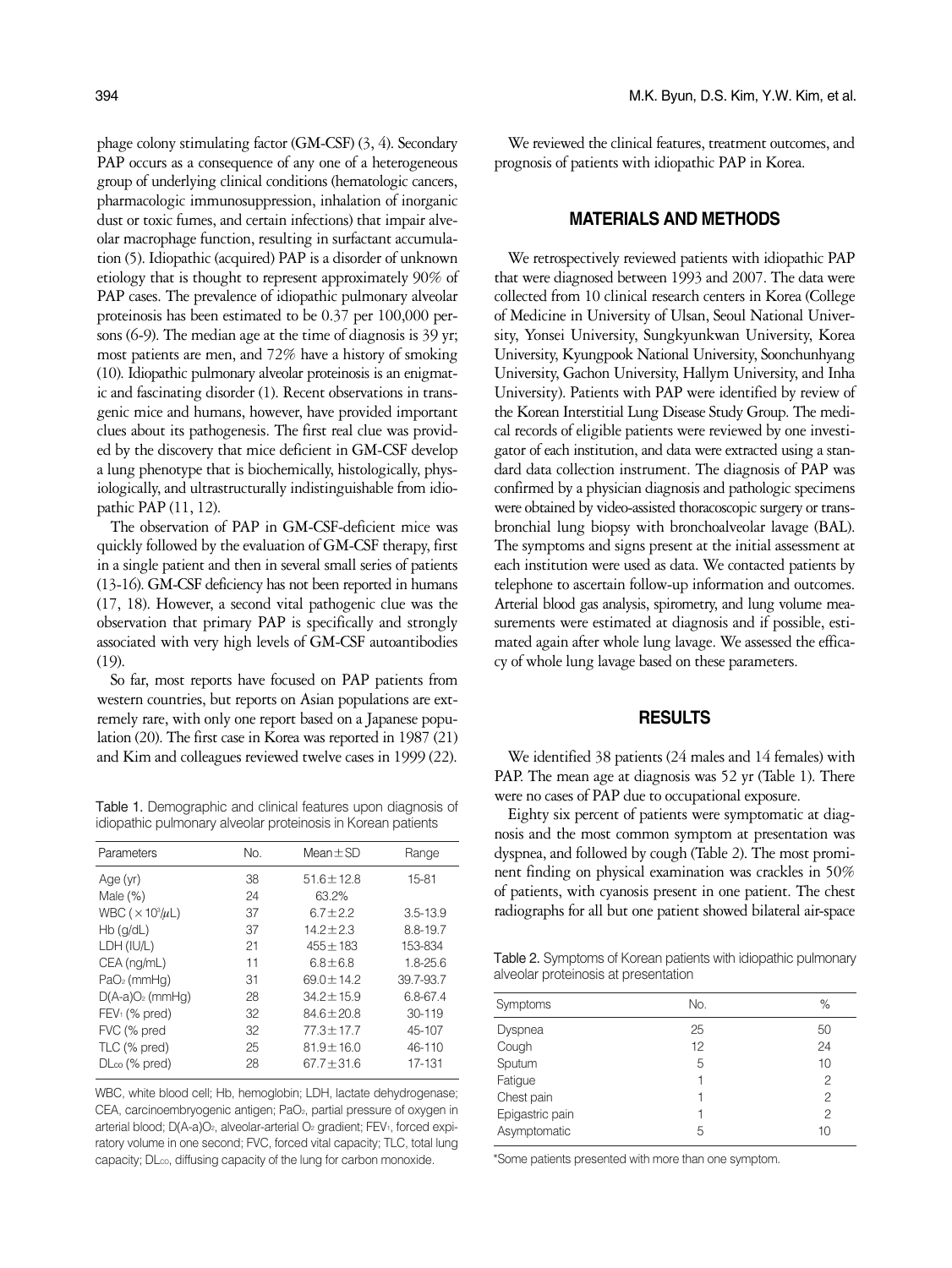disease with an ill-defined nodular or confluent pattern. High resolution computed tomography showed patchy ground-glass opacifications with superimposed interlobular septal thickening in all patients.

On pulmonary function testing, a mild restrictive ventilatory defect was common, the mean percent predicted forced vital capacity (FVC) was slightly decreased at 77%, the mean percent predicted forced expiratory volume in one second (FEV<sub>1</sub>) was normal at  $84.6\%$ , but the mean percent predicted total lung capacity (TLC) of 81% was not decreased. However, the percent predicted diffusing capacity of the lung for carbon monoxide (DLco) was disproportionately reduced (mean  $\pm$ SD; 67.7 $\pm$ 31.6) among 29 patients. Arterial blood gas analysis showed hypoxemia with a mean room air partial pressure of oxygen (PaO<sub>2</sub>) of  $69.0 \pm 14.2$  mmHg and a mean alveolar arterial O<sub>2</sub> gradient; D(A-a)O<sub>2</sub> of  $36.0 \pm 4.4$  mmHg. The serum lactate dehydrogenase (LDH) level was elevated with a mean value of  $455.4 \pm 183.1$  IU/L (range 153 to 834 IU/ L). Transbronchial lung biopsy was performed in 35 patients (92%) and video-assisted thoracoscopic surgery was performed in 16 patients (42%). Diagnosis was established by transbronchial lung biopsy with BAL or surgical lung biopsy. On light microscopic examination, we observed the characteristic finding of alveoli filled with a granular, eosinophilic material that stained with periodic acid-Schiff, and a well-preserved alveolar architecture. Whole lung lavage was indicated for patients who presented with dyspnea or hypoxemia and deteriorated chest radiography. Whole lung lavage was performed in 26 patients (68%), of whom 11 patients underwent another lavage. We defined the recurrence as significant progression of respiratory symptoms attributable to PAP or the application of further therapeutic interventions such as repeated lavage. Five patients (13.2%) showed spontaneous resolution after unspecified periods of observation. We analyzed oxygenation/ hypoxemia, spirometric measurements, lung volume parameters,and radiologic findings before and after whole lung lavage (Table 3). Oxygenation improved dramatically after therapeu-

Table 3. Pre-lavage and post-lavage pulmonary parameters for patients with idiopathic PAP

| Variables                 | No. | Pre-lavage*     | Post-lavage*    | $P$ value <sup><math>\overline{ }</math></sup> |
|---------------------------|-----|-----------------|-----------------|------------------------------------------------|
| PaO <sub>2</sub> , mmHg   | 17  | $64.9 \pm 11.1$ | $77.3 \pm 15.7$ | 0.005                                          |
| $D(A-a)O2$ , mmHq         | 16  | $35.3 \pm 12.4$ | $20.1 \pm 13.2$ | 0.001                                          |
| FEV <sub>1</sub> , % pred | 12  | $75.1 \pm 22.1$ | $76.3 \pm 17.9$ | 0.609                                          |
| FVC, % pred               | 12  | $66.3 \pm 17.3$ | $68.2 \pm 11.9$ | 0.367                                          |
| TLC, % pred               | 7   | $73.6 \pm 9.5$  | $80.6 \pm 13.2$ | 0.089                                          |
| DLco, % pred              | 9   | $53.9 \pm 22.3$ | $65.2 \pm 17.6$ | 0.024                                          |

\*Mean±SD (standard deviation); � *P* value is from the Wilcoxon signed rank test for comparison of pre-lavage versus post-lavage data for each parameter from each patient for whom data were available.

PaO<sub>2</sub>, partial pressure of oxygen in arterial blood; D(A-a)O<sub>2</sub>, alveolar-arterial O<sub>2</sub> gradient; FEV<sub>1</sub>, forced expiratory volume in one second; FVC, forced vital capacity; TLC, total lung capacity; DLco, diffusing capacity of the lung for carbon monoxide.

tic lavage, and hypoxemia was corrected in 16 of 17 patients for whom data were available.  $D(A-a)O_2$  also improved after lung lavage. Spirometric results before and after whole lung lavage were available for 12 patients. FVC improved in eight patients and worsened in four patients. There was no significant difference in the mean FVC before and after whole lung lavage (*P*=0.388), as analyzed using the Wilcoxon signed rank test. FEV<sub>1</sub> was increased in six patients and decreased in six patients. The difference in FEV1 before and after whole lung lavage was not statistically significant (*P*=0.609). Eight of nine patients showed improvement in lung volume measurements following therapeutic lavage. DLco after whole lung lavage showed significant improvement (*P*=0.015). TLC showed a slight improvement after lavage, but the difference before and after lavage was not significant (*P*=0.089). Using radiologic evaluation with chest radiography or chest computed tomography, we found that 22 of 26 patients (85%) had improved after whole lung lavage therapy. Radiologic studies after lavage was unavailable in 2 patients, no changes in 2 patients. The mean follow-up period was 3 yr (range, 0.04 to 11.5 yr). At the end of the study, 20 patients were alive, 2 patients had died, and 16 patients were no longer available for follow-up. One patient died soon after the whole lung lavage and the other patient died of advanced gastric cancer. The definition of disease recurrence varied between reports, but significant progression of respiratory symptoms due to PAP and the application of further therapeutic lavage were considered as recurrences. PAP recurred in 4 out of 24 patients (16.7%) during the follow-up period. Of the four patients with a recurrence of PAP, three underwent another whole lung lavage and the fourth patient was closely observed without lavage.

# **DISCUSSION**

PAP was first recognized in 1958 by Rosen and colleagues (1). Since then, there have been several reports on the clinical respects of idiopathic PAP. Seymour and Presneill (10) analyzed 410 identifiable separate cases of PAP in 241 separate initial publications; most of these cases involved patients from western countries. Asamoto and colleagues (20) reported on the clinical manifestations of PAP in a Japanese population. The Japanese report was unique because it focused on an Asian population with idiopathic PAP, but it was different from the retrospective meta-analysis by Seymour and colleagues (10) in several respects. First, two-thirds of the pathologic diagnoses were established by bronchoscopic biopsy instead of surgical lung biopsy. Further, it reported that the therapeutic outcomes of whole lung lavage were superior to those of other studies (Table 4). Before our study, however, this was the only data available on idiopathic PAP in Asian population. In this study, we retrospectively reviewed 38 patients with idiopathic PAP in Korea. All the Korean patients were born and had grown up in Korea. The median age at diag-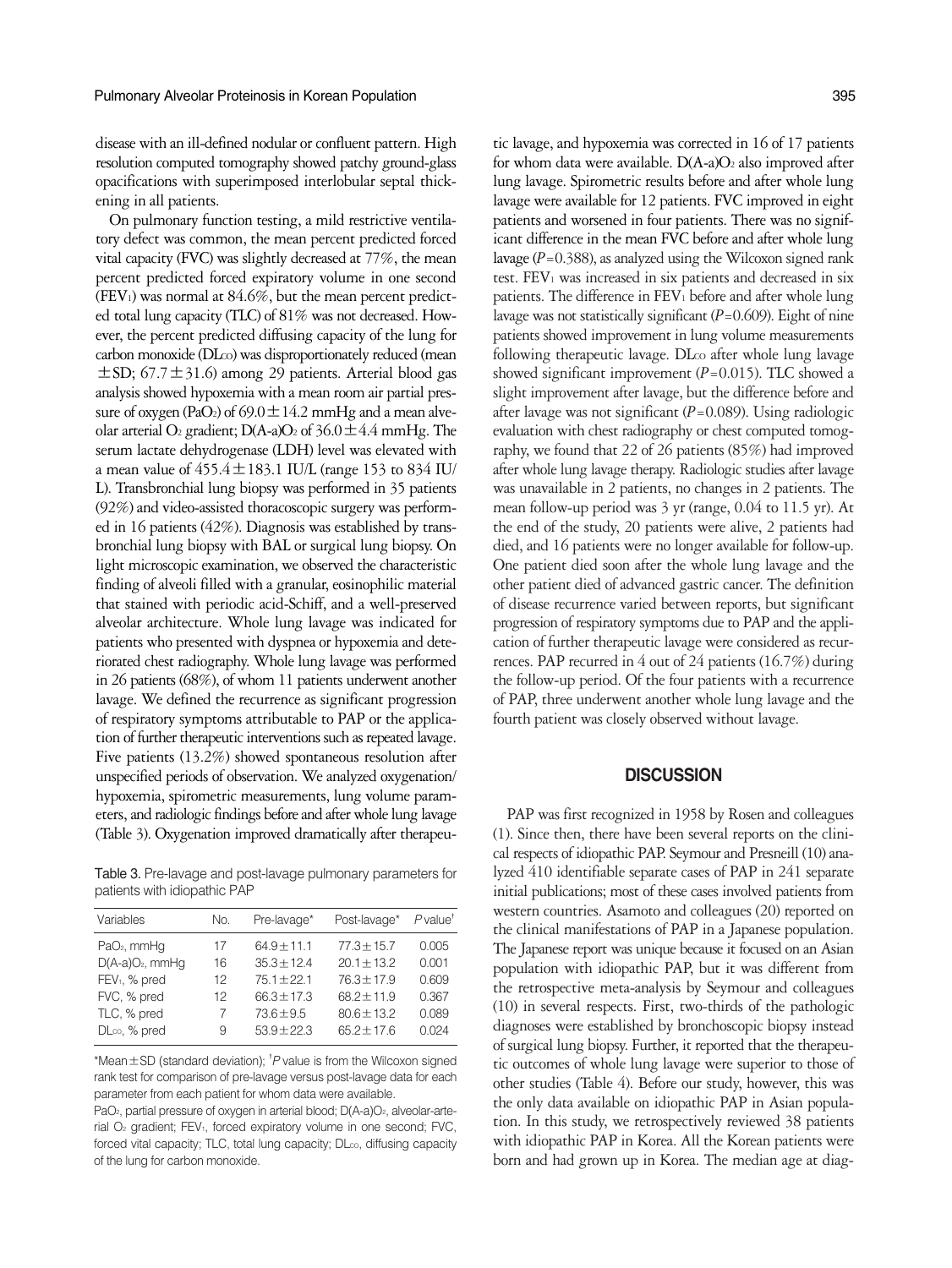nosis was 52 yr for both genders, which is in contrast to the distribution of patients from the report by Seymour and Presneill (10) who reported a median age of 39 yr and a different median age in men and women (Table 4). The median age in our study was close to that of the recent report on autoimmune PAP in Japan by Inoue and colleagues (23).

Recently, the use of surgical lung biopsy has decreased (24, 25) because a diagnosis of PAP can be established in approximately 75% of clinically suspected cases based on the typical findings of a milky fluid from the BAL (25) that contains large and foamy alveolar macrophages or monocyte-like alveolar macrophage and an increased numbers of lymphocytes (26, 27). There are relatively few inflammatory cells of other cell types, unless superinfection is present. There is also a large amount of amorphous, lipoproteinaceous material that is characteristically eosinophilic, granular, and positive with a periodic acid-Schiff stain (25, 27). In this study, pathologic diagnosis was established by surgical lung biopsy (42%) or transbronchial biopsy with BAL (58%). Milky fluid on BAL and consistent transbronchial lung biopsy specimens provided diagnosis, such as surgical lung biopsy.

Pulmonary function test at diagnosis showed results that were similar to those of previous studies: a restrictive defect, with a disproportionate reduction in diffusing capacity, a slightly decreased mean FVC of 77.3% and a moderately decreased DLco of 67.7%. Arterial blood gas analysis at the initial presentation also showed the same results; PaO<sub>2</sub> was decreased to 69.0 mmHg and  $D(A-a)O_2$  was increased to 35.3 mmHg

| Study<br>(Reference)              |     | Mean<br>age (yr) | Male<br>(% ) | Diagnostic procedure (%)* |                         |         | Whole lung     |                   |
|-----------------------------------|-----|------------------|--------------|---------------------------|-------------------------|---------|----------------|-------------------|
|                                   | No. |                  |              | Broncho-<br>SCODV         | Surgical lung<br>biopsy | Autopsy | lavage<br>(% ) | Mortality<br>(% ) |
| Rosen et al. (1958) (1)           |     | 34               | 78           | $\Omega$                  | 78                      | 19      | <b>NA</b>      | 30                |
| Prakash et al. (1987) (9)         | 34  | 41               | 71           | 12                        | 76                      | 6       | 62             | 9                 |
| Asamoto et al. (1995) (20)        | 68  | 44               | 75           | 90                        | 10                      |         | 82             |                   |
| Seymour and Presneill (2002) (10) | 410 | 39               | 71           | 10                        |                         |         | 54             | 16                |
| Current study                     | 38  | 52               | 63           | 58                        | 42                      |         | 68             | 5                 |

\*Cases establishing diagnosis by autopsy, not shown.

NA=not available.



Fig. 1. Paired pre-lavage and post-lavage arterial blood gas analysis data from patients with idiopathic PAP. The *P* value is for the comparison of pre-lavage versus post-lavage data for individual patients for each parameter for only those patients with available data using a Wilcoxon signed rank test. The number of evaluable patients for each parameter:  $PaO<sub>2</sub>$  (n=17), D(A-a)O<sub>2</sub> (n=16).



Fig. 2. Paired pre-lavage and post-lavage pulmonary function data from patients with idiopathic PAP. The *P* value is for the comparison of pre-lavage versus post-lavage data for individual patients for each parameter for only those patients with available data using a Wilcoxon signed rank test. The number of evaluable patients for each parameter: FEV<sub>1</sub> (n=12), FVC (n=12), TLC (n=7), DL $\infty$  (n=9).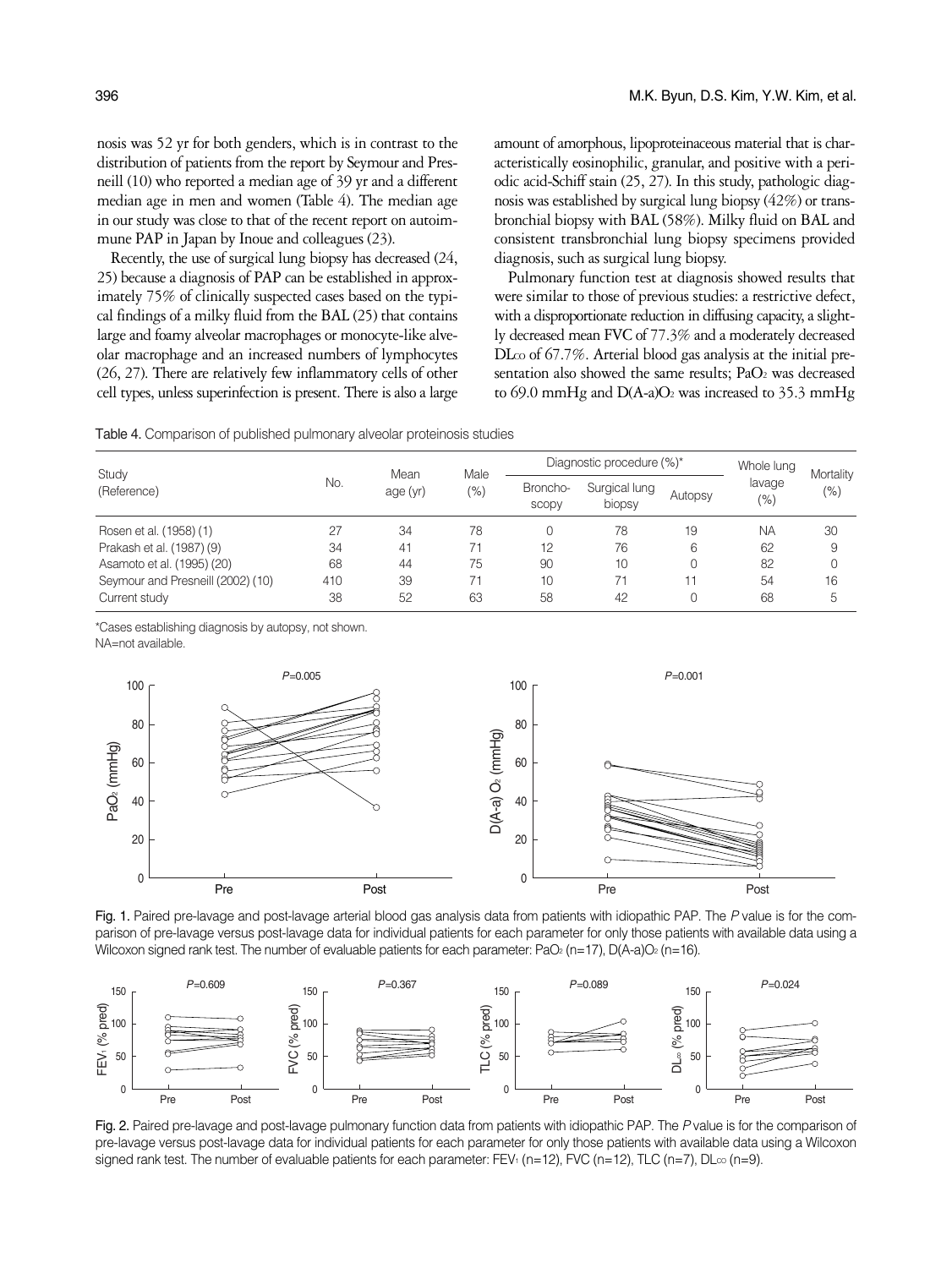

Fig. 3. Overall survival from the time of diagnosis of idiopathic PAP. There was no survival difference between two groups (lavage, n=26; no lavage, n=12, *P*=0.524).

at the initial presentation. The efficacy of whole lung lavage was evaluated with radiologic findings and pulmonary function tests. After the therapeutic lavage, oxygenation parameters such as  $PaO<sub>2</sub>$  and  $D(A-a)O<sub>2</sub>$  improved significantly in comparison to the initial examinations (Fig. 1). DLCO also increased dramatically. FVC and TLC improved slightly, but this improvement was not statistically significant (Fig. 2). These results are similar to those from previous studies on idiopathic PAP.

The possibility of spontaneous resolution was initially proposed in the Rosen et al. report (1). They described the patients as either having stable persistent symptoms, progressive deterioration in their process, or spontaneous improvement. Other authors also have made similar observations. Kariman and colleagues (28) reported that spontaneous resolution occurred in 24% of a series of 23 patients. Seymour and Presneill (10) reported that 24 of 303 patients (7.9%) showed a significant degree of spontaneous improvement. The reason for the variation in the amount of spontaneous resolution reported by different studies and authors may be because authors used different individual criteria. In our study, we defined spontaneous resolution as radiographic and symptomatic improvement until follow-up. Based on these criteria, 5 of 38 patients (13%) showed spontaneous resolution. In the survival analysis, there was no difference between the lavage and no lavage groups (Fig. 3). The mean follow-up period from the time of whole lung lavage of 3 yr was too short to compare the survival between the lavage and no lavage groups. Moreover, one patient died soon after therapeutic lavage in the lavage group and one patient died of stomach cancer in the no lavage group, but neither death was directly related to PAP.

This study has several limitations; it was a retrospective study, the follow-up period was too short to analyze survival outcomes, and the smoking history of the patients was unavailable.

This is the first multicenter study to analyze 38 Korean

patients with idiopathic PAP. The clinical features and pulmonary parameters of Korean patients with idiopathic PAP are consistent with reports in other published studies. Whole lung lavage appears to be the most effective form of treatment.

## **REFERENCES**

- 1. Rosen SH, Castleman B, Liebow AA. *Pulmonary alveolar proteinosis. N Engl J Med 1958; 258: 1123-42.*
- 2. Teja K, Cooper PH, Squires JE, Schnatterly PT. *Pulmonary alveolar proteinosis in four siblings. N Engl J Med 1981; 305: 1390-2.*
- 3. Nogee LM, de Mello DE, Dehner LP, Colten HR. *Brief report: deficiency of pulmonary surfactant protein B in congenital alveolar proteinosis. N Engl J Med 1993; 328: 406-10.*
- 4. Nogee LM, Dunbar AE 3rd, Wert SE, Askin F, Hamvas A, Whitsett JA. *A mutation in the surfactant protein C gene associated with familial interstitial lung disease. N Engl J Med 2001; 344: 573-9.*
- 5. Kavuru MS, Bonfield TL, Thompson MJ. *Pulmonary alveolar proteinosis. In: Mason RJ, Broaddus VC, Murray JF, Nadel JA, editors. Textbook of pulmonary medicine, 4th ed. Philadelphia, PA: Elsevier 2006; 1716-34.*
- 6. Ben-Dov I, Kishinevski Y, Roznman J, Soliman A, Bishara H, Zelligson E, Grief J, Mazar A, Perelman M, Vishnizer R, Weiler-Ravel D. *Pulmonary alveolar proteinosis in Israel: ethnic clustering. Isr Med Assoc J 1999; 1: 75-8.*
- 7. deMello DE, Lin Z. *Pulmonary alveolar proteinosis: a review. Pediatr Pathol Mol Med 2001; 20: 413-32.*
- 8. Goldstein LS, Kavuru MS, Curtis-McCarthy P, Christie HA, Farver C, Stoller JK. *Pulmonary alveolar proteinosis: clinical features and outcomes. Chest 1998; 114: 1357-62.*
- 9. Prakash UB, Barham SS, Carpenter HA, Dines DE, Marsh HM. *Pulmonary alveolar phospholipoproteinosis: experience with 34 cases and a review. Mayo Clin Proc 1987; 62: 499-518.*
- 10. Seymour JF, Presneill JJ. *Pulmonary alveolar proteinosis: progress in the first 44 years. Am J Respir Crit Care Med 2002; 166: 215-35.*
- 11. Dranoff G, Crawford AD, Sadelain M, Ream B, Rashid A, Bronson RT, Dickersin GR, Bachurski CJ, Mark EL, Whitsett JA, Mulligan RC. *Involvement of granulocyte-macrophage colony-stimulating factor in pulmonary homeostasis. Science 1994; 264: 713-6.*
- 12. Stanley E, Lieschke GJ, Grail D, Metcalf D, Hodgson G, Gall JA, Maher DW, Cebon J, Sinickas V, Dunn AR. *Granulocyte/macrophage colony-stimulating factor-deficient mice show no major perturbation of hematopoiesis but develop a characteristic pulmonary pathology. Proc Natl Acad Sci USA 1994; 91: 5592-6.*
- 13. Seymour JF, Dunn AR, Vincent JM, Presneill JJ, Pain MC. *Efficacy of granulocyte-macrophage colony-stimulating factor in acquired alveolar proteinosis. N Engl J Med 1996; 335: 1924-5.*
- 14. Bonfield TL, Kavuru MS, Thomassen MJ. *Anti-GM-CSF titer predicts response to GM-CSF therapy in pulmonary alveolar proteinosis. Clin Immunol 2002; 105: 342-50.*
- 15. Seymour JF, Presneill JJ, Schoch OD, Downie GH, Moore PE, Doyle IR, Vincent JM, Nakata K, Kitamura T, Langton D, Pain MC, Dunn AR. *Therapeutic efficacy of granulocyte-macrophage colony-stimu-*